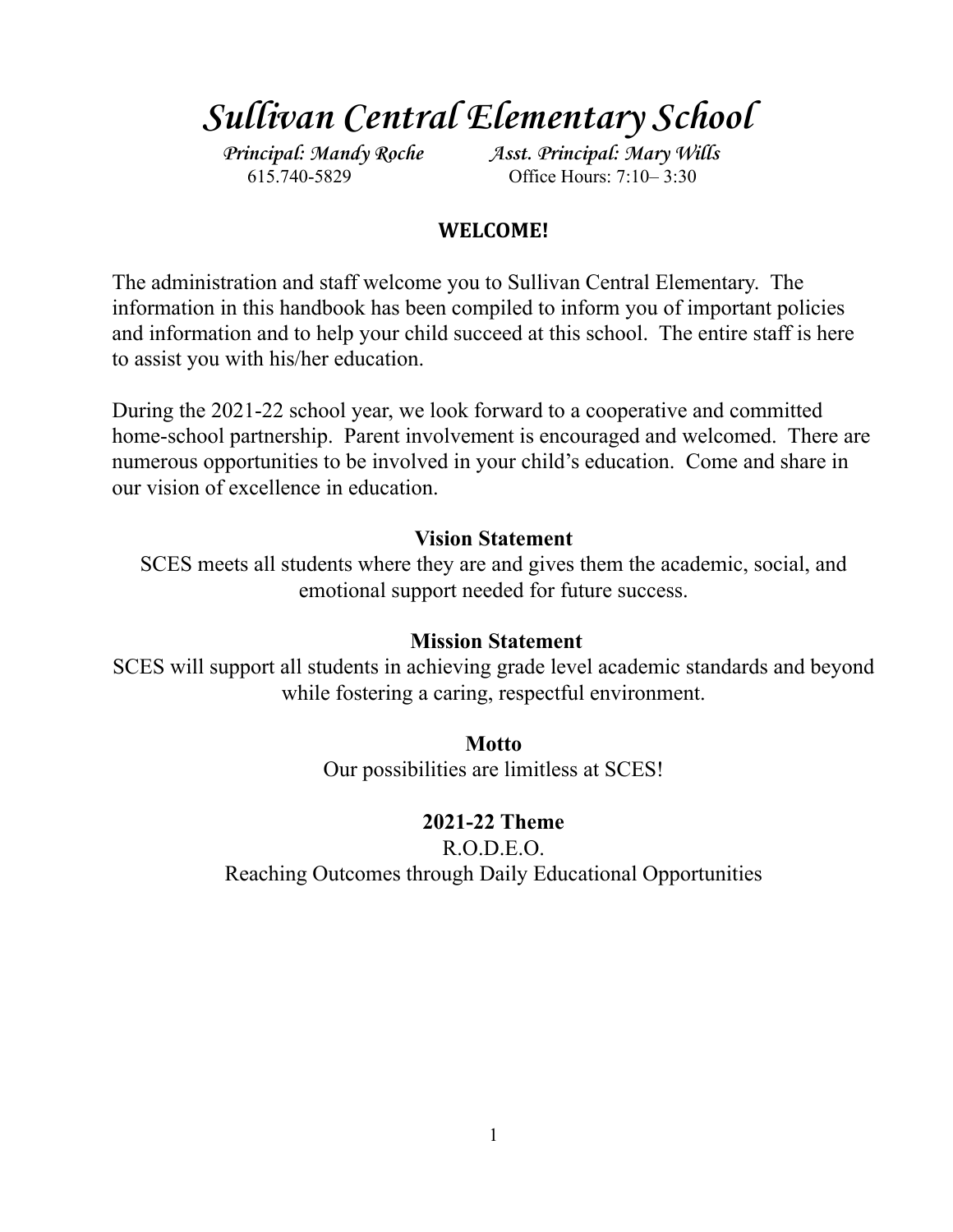# **CONTENTS**

- 1. Admission Requirements
- 2. Opening/Closing of School Day/Car Riders
- 3. Extended Child Care Program
- 4. Attendance
- 5. Tardiness / Early Checkouts
- 6. Withdrawing From School
- 7. Dress Code
- 8. Behavior Expectations
- 9. Discipline Policy
- 10. Homework/Assignment Policy
- 11. Personal Items / Cell Phones
- 12. Bus Transportation
- 13. Damage to Property
- 14. Lunch / Breakfast Sales
- 15. Care of Sick or Injured Students
- 16. Communicable Diseases
- 17. Provision of Textbooks
- 18. Reporting of Pupil Progress
- 19. Messages / Scheduling a Conference
- 20. Physical Education
- 21. Custody Restrictions
- 22. Supplies
- 23. School Safety/Visitors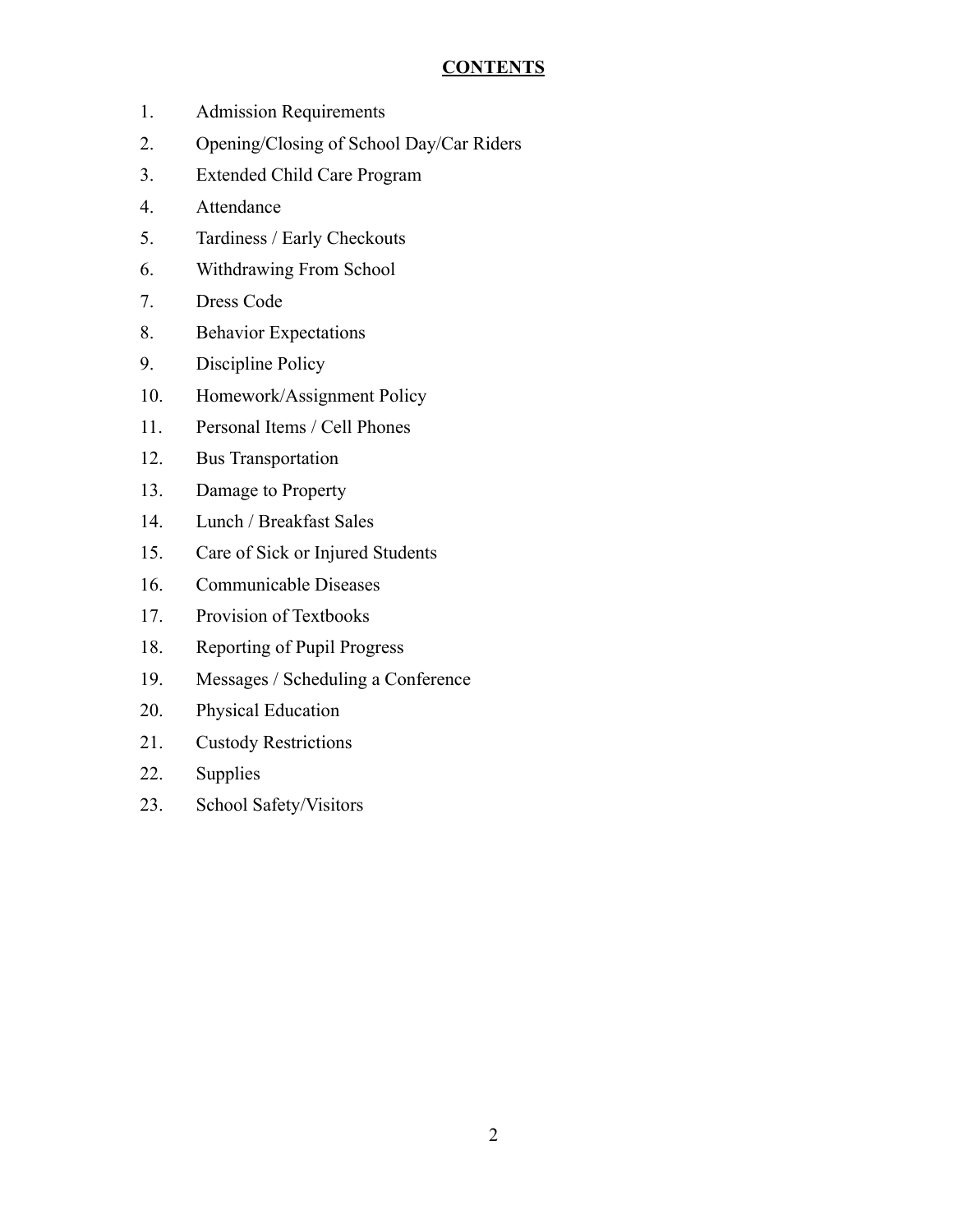#### **1. ADMISSION REQUIREMENTS**

Students must live in the SCES zone to attend Sullivan Central Elementary School. In order to meet the criteria, the student must reside with the parent or legal guardian and have a 911 address that can be verified. Three proofs of residence are required such as proof of home ownership, rental agreement, driver license, voter registration card, current utility, i.e. telephone, cable bills, etc. If a student does not live in the SCES zone, the legal guardian must request special permission by completing an out-of-zone form. **Any student not in compliance with the Dickson County Board of Education out-of zone policy may be requested to return to his/her zoned school.** Those requirements include a positive home-school relationship, satisfactory attendance, and appropriate behavior.

The name used on the records of a student entering school will be that as shown on documents which are acceptable to the school principal as proof of date of birth, such as a birth certificate.

In order to enroll in school, a student must provide proof of immunization against DPT/DTaP, polio, MMR, varicella, hepatitis B, and hepatitis A. Evidence of a current (within one year) medical examination, signed by your health provider, must also be provided. Children entering school for the first time must also provide positive proof of the child's date of birth and name, such as a birth certificate.

#### **2. OPENING/CLOSING OF SCHOOL DAY/CAR RIDERS**

The building will be open at 7:10 a.m. each school day. **Under no circumstances should children be left unattended at the front entrance of the school before 7:10**. Students being transported by car should be dropped off at the front entrance of the building and exit on the school side of their car in order to avoid stepping into oncoming traffic. All other entrances to the building are locked and are not supervised at drop off times. Parking is allowed in parking lot in the spaces nearest to the building for parents that need to stop and help their child get out or to come in the building in the mornings or afternoons. This will help to facilitate the smooth operation of the dismissal and drop off process.

It is necessary for the school to have reliable information about how your child is to go home in the afternoon. You will be asked to provide this information when your child enters school. After that, any change in the regular routine (such as being picked up early, or by a different person, or going home a different way, etc.) requires a note or call from the parent **no later than 2:00**. **If we do NOT receive a note or call, we will send your child home the regular way.**

Car riders and walkers will be dismissed from the building at 3:00 p.m. For the safety and security of our students, parents of car riders must have a school issued "number tag" in order to pick their child from the curb. **"No Tag – No Child."** Those without tags will be asked to come in, check with the office, and sign out their child or children. Tags will be issued along with complete instructions at the beginning of the year. Additional tags may be requested as needed.

Students will be dismissed by their car tag information in the car line. Parents who must come in the building during dismissal should park in the designated spaces in the parking lot. This is for the safety and orderly dismissal of all students. **All car riders must be picked up by 3:30 p.m.** Those students remaining after 3:30 will be sent to the SCES Day Care where they may be charged a fee.

#### **3. EXTENDED CHILD CARE PROGRAM**

A childcare program is offered before and after regular school hours and during the summer months for K - 5th grade students. The program provides educationally enriching quality care for students during the hours when there may be no adult supervision in the home. Children have the opportunity to engage in activities which benefit them emotionally, physically, and educationally. A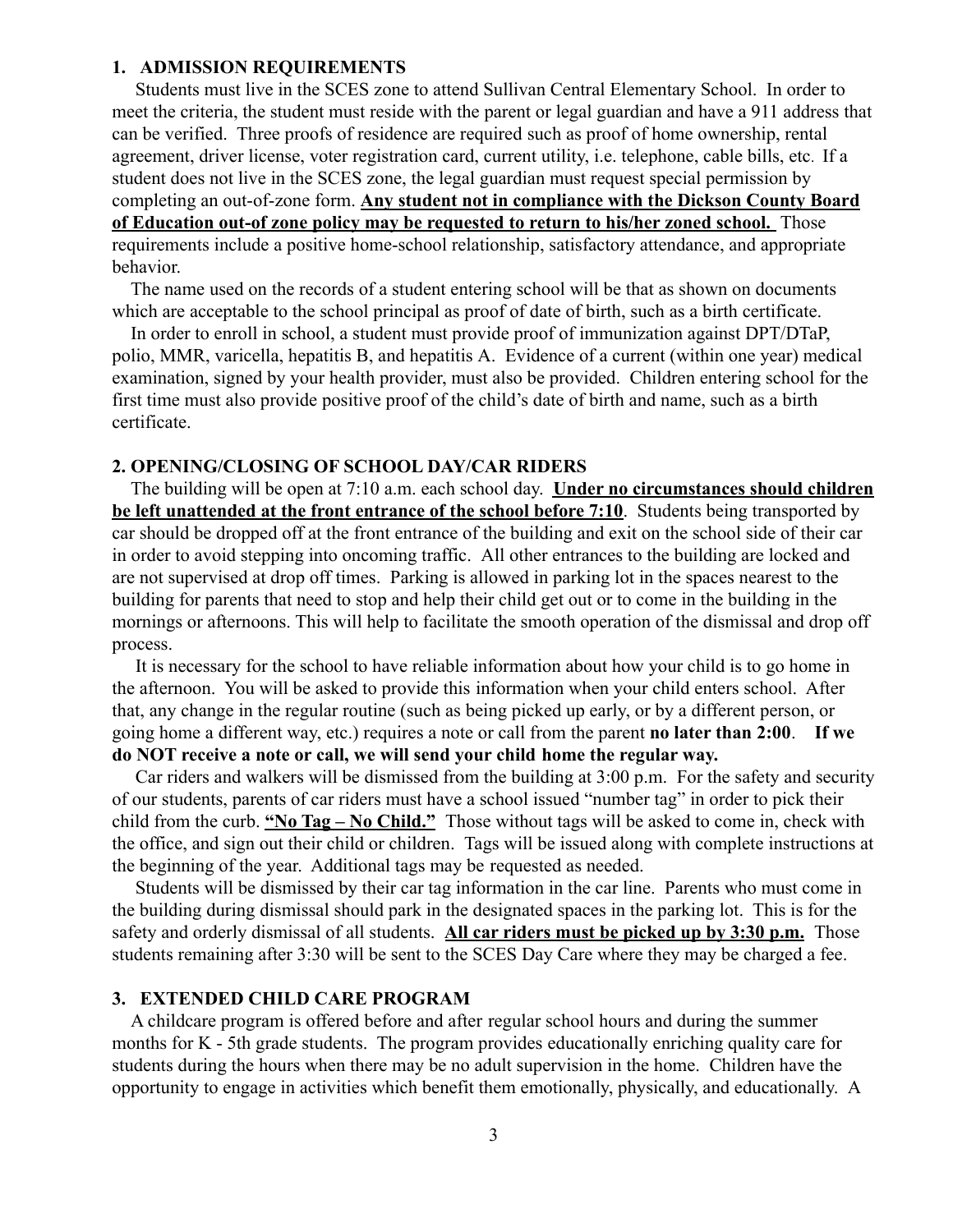special time is allotted for homework. Hours during the school year are 3:15 p.m.- 6:00 p.m. Information concerning applications and fees are available upon request. Gabrielle Drew is the SCES daycare site director.

## **4. ATTENDANCE**

In order for students to be successful, attendance at school on a regular basis is a necessity. Parents/guardians are urged to ensure their child is at school, on time, each day possible. To avoid unexcused absences, parents should contact the office for prior approval when it is necessary to schedule vacations, out-of-town trips, etc. Dr. appointments, whenever possible, should be scheduled outside of school hours. **Parents are asked to send a signed note with your child the day he/she returns stating the reason why the child was absent.** Calls explaining that students are absent and when they can return are also welcome. The student is excused for the day(s) of the absence, not the material covered in his/her classes. It is the responsibility of the student (not the teacher) for make-up of all subject matter covered during the absence within a reasonable amount of time. A note from a doctor may be required if students are habitually absent.

## **The following is the procedure for unexcused absences:**

1. If and/or when a student receives his/her third (3) unexcused absence, a letter will be sent to the parent or guardian by the school in which that student is enrolled. Included is a parent conference with the school principal to sign an attendance contract for the student. This is known as Tier One of the Progressive Truancy Intervention Plan.

2. If and/or when a student receives his/her fourth (4) unexcused absence, that name will be reported to the Attendance Director for appropriate action.

3. If and/or when a student receives his/her fifth (5) unexcused absence, the Attendance Director will send to the parent or guardian written notice that school attendance is required by law. The school will also verify with the Juvenile Court Liaison, Mrs. Cindy Sensing, concerning the violations of the Attendance Contract and/or additional unexcused absences after the Attendance Contract was signed. Mrs. Sensing will schedule to meet with the parent and the student and to initiate the individualized assessment required in Tier Two. The Juvenile Court Liaison will contact parents to schedule the assessment and make any appropriate referrals for counseling or services.

4. If, within three days after receipt of written notice, the parent or guardian fails to comply with the compulsory attendance law, the Attendance Director will report such unlawful attendance to the juvenile authorities. If Tier Two proves to be unsuccessful then Tier Three will be implemented. Mrs. Sensing will notify the School Social Worker, the School Based Therapist or make contact with the Department of Children Services as needed. These community based agencies will work with the family and implement any additional actions needed to correct the behavior and improve the school attendance. After the three tier process has been completed and no satisfactory progress is obtained Mrs. Sensing will then petition the parent/guardian to court for truancy violation.

## **5. TARDINESS / EARLY CHECKOUTS**

Recognizing that punctuality and the opportunity to learn affects the academic progress of a student at school, the Dickson County Elementary Division has adopted the following tardy and early check out procedure.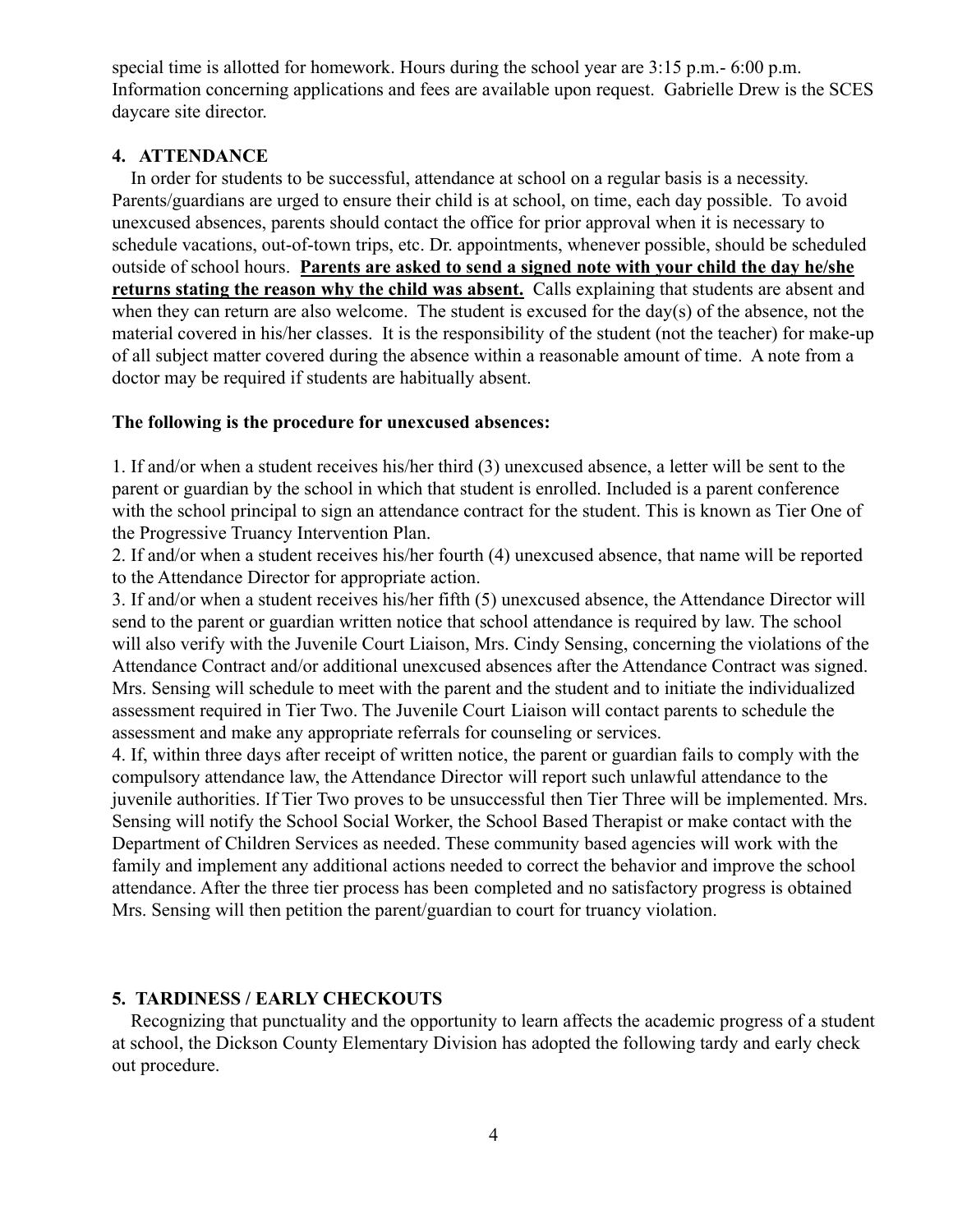School begins promptly at 8:00. Any student arriving after the 8:00 bell is considered tardy. Students arriving after 8:00 will be issued a tardy slip. School ends at 3:00. Students leaving before this time will be documented as checking out early. Students who are chronically late or checked out early for unexcused reasons will be required to make up unexcused lost time. Excused tardiness and check outs will not be counted against a student.

• **3rd Unexcused tardy/check out** - Written reminder of policy to parent

• **4th Unexcused tardy/check out** - Second written reminder with a post script from principal

• **5th Unexcused tardy/check out** – Thirty minutes of recovery time and principal makes a telephone call to parent

• **6th & 7th Unexcused tardy/check out** – Thirty minutes of recovery time and a parent conference is requested at 7th occurrence

• **Subsequent Unexcused tardy/early checkouts** - The School Attendance Review Committee will meet to discuss the issue and make recommendations to remedy the problem. The parent may be invited to attend this meeting. The principal should forward minutes of this meeting to the Board of Education. The student may be required to continue to recover unexcused time. The cycle starts over at the beginning of the second semester. (January)

#### **Acceptable reasons for tardies and early check outs**:

- Student's personal illness
- School nurse or school personnel request early pick up of student
- Death in immediate family or attendance to a funeral
- Proof of required court appearance of student
- Recognized religious holidays/organized cultural and educational activities
- Parent or custodian leaves or returns from active military service
- Physician statement related to the day of the tardy or early check out
- Prior principal approval due to family travel plans or parent business affairs
- Other reasons deemed acceptable by the principal

#### **Perfect Attendance: Policy 6.2052**

Annual perfect attendance will mean being present each day for the entire school day. This means students who check out early or check in late will not be recognized as having perfect attendance for the school year.

## **6. WITHDRAWING FROM SCHOOL**

Any student withdrawing from school must be cleared through the office. A withdrawal form may be obtained from the office and should be filled out by the parent/guardian. All obligations must be cleared before a transcript of his/her records will be forwarded to the new school.

#### **7. DRESS CODE**

## Basic Philosophy:

Student dress should be appropriate, clean, and neat and should not be a distraction to the educational program at SCES. Proper dress and personal hygiene are essential elements for appropriate personal interaction in everyday life. Safety of the wearer is also a consideration when determining appropriate clothing. It is essential that all students abide by the dress policy. This policy is in accordance with the Dickson County Board of Education dress code policy. Parents are requested to set a good example for our students by following the school dress code when visiting.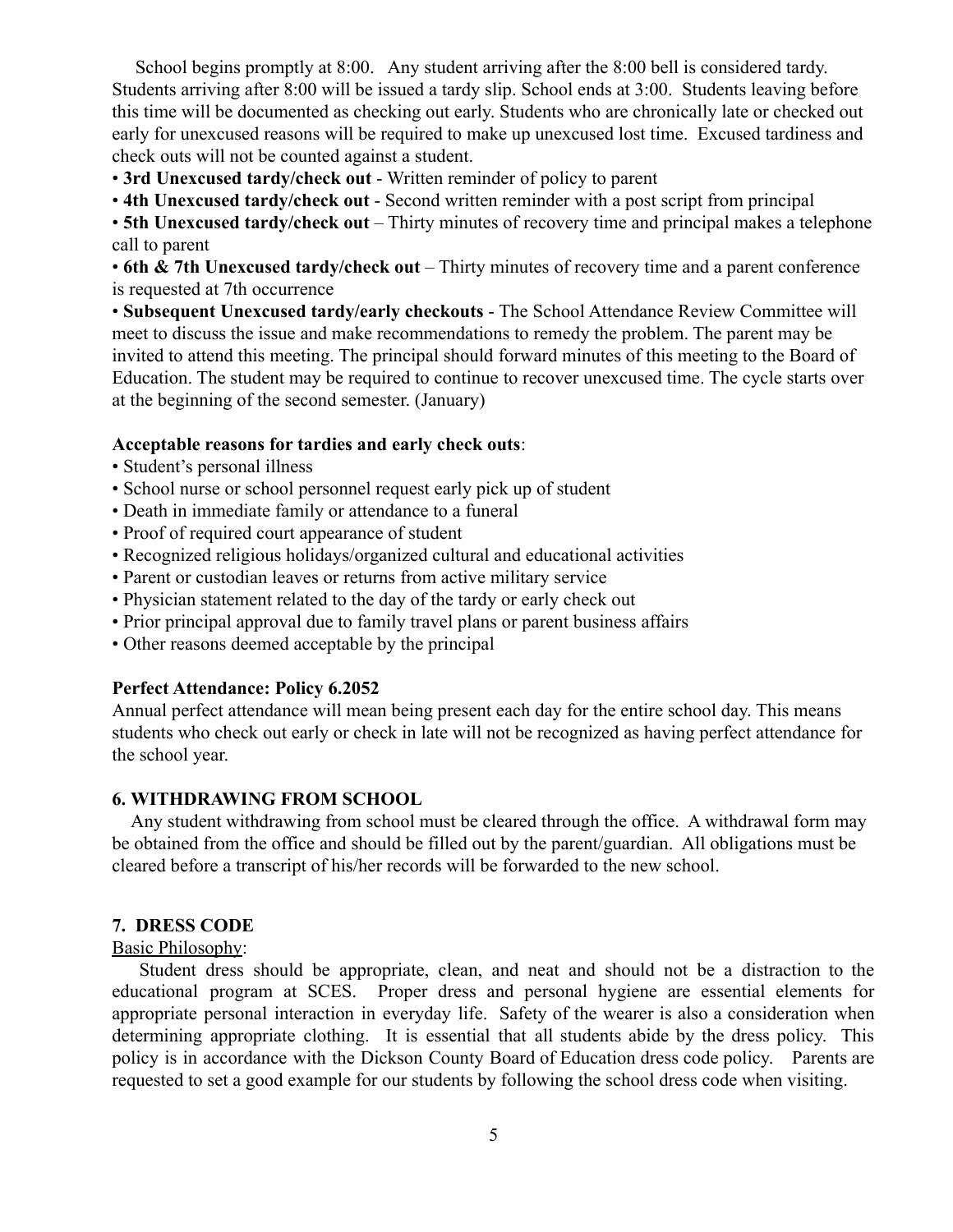## **Dress Code Policy***:*

1. Students must remove hats and head coverings upon entering the building. Novelty headbands, i.e. headbands resembling costumes or those with distracting attachments, are not permitted.

2. Clothing selections must cover the midriff and back as well as being appropriate in length. No short skirts, dresses or short-shorts allowed. Length can be no shorter than finger length when hands are held by the side. Tank tops, biking shorts, and tops with spaghetti straps are not acceptable attire for school. Sleeveless shirts and tops must have a shoulder strap of at least two (2) inches and fit snugly around the arm.

3. Clothing should fit and be worn properly – not excessively tight or loose, pockets in pants, right side out, etc. Under no circumstances should students wear clothing that is obviously too large or small. Droopy or sagging pants are unacceptable. Pants with holes or frays should not show skin. Additionally, at no time is it appropriate for any undergarments to be showing on either male or female students.

4. No clothing or accessories will be allowed which advertise drugs, alcohol, sex, gang activity, violence, tobacco, or disrespectful attitudes.

5. Unnatural hair coloring is not allowed. Parents of students who arrive at school with unnaturally colored hair will be contacted to make arrangements to resolve this situation as soon as possible.

6. Footwear must be appropriate for physical education activities and other school activities that involve running, jumping and climbing, i.e. recess. For this reason, flip-flop type sandals are discouraged. **No shoes or backpacks with rollers or wheels are allowed.**

7. Parents will be expected to assist the school in dealing with any infraction of the school dress code and to follow the same rules when visiting the school. Adults with inappropriate clothing may be requested to leave the building.

## **Student failure to do so may result in the following consequences**:

**1 st Violation** – The parent will be contacted to inform about concern.

2<sup>nd</sup> Violation - Incident documented. The parent will be contacted for a change of clothes. The student may be kept in the Quiet Room until the parent arrives.

**3<sup>rd</sup> Violation** - Incident documented. The student may be assigned to ISS for 1 day.

**4 th Violation** - Incident documented. The student may be suspended for 1 day.

## **Students whose parents are unavailable to bring a change of clothes may be provided with an appropriate alternative from our school clothes closet.**

## **8. BEHAVIOR EXPECTATIONS**

Sullivan Central incorporates into each day and each class, reminders to help students develop positive character traits. Students will be recognized as good role models for demonstrating good character.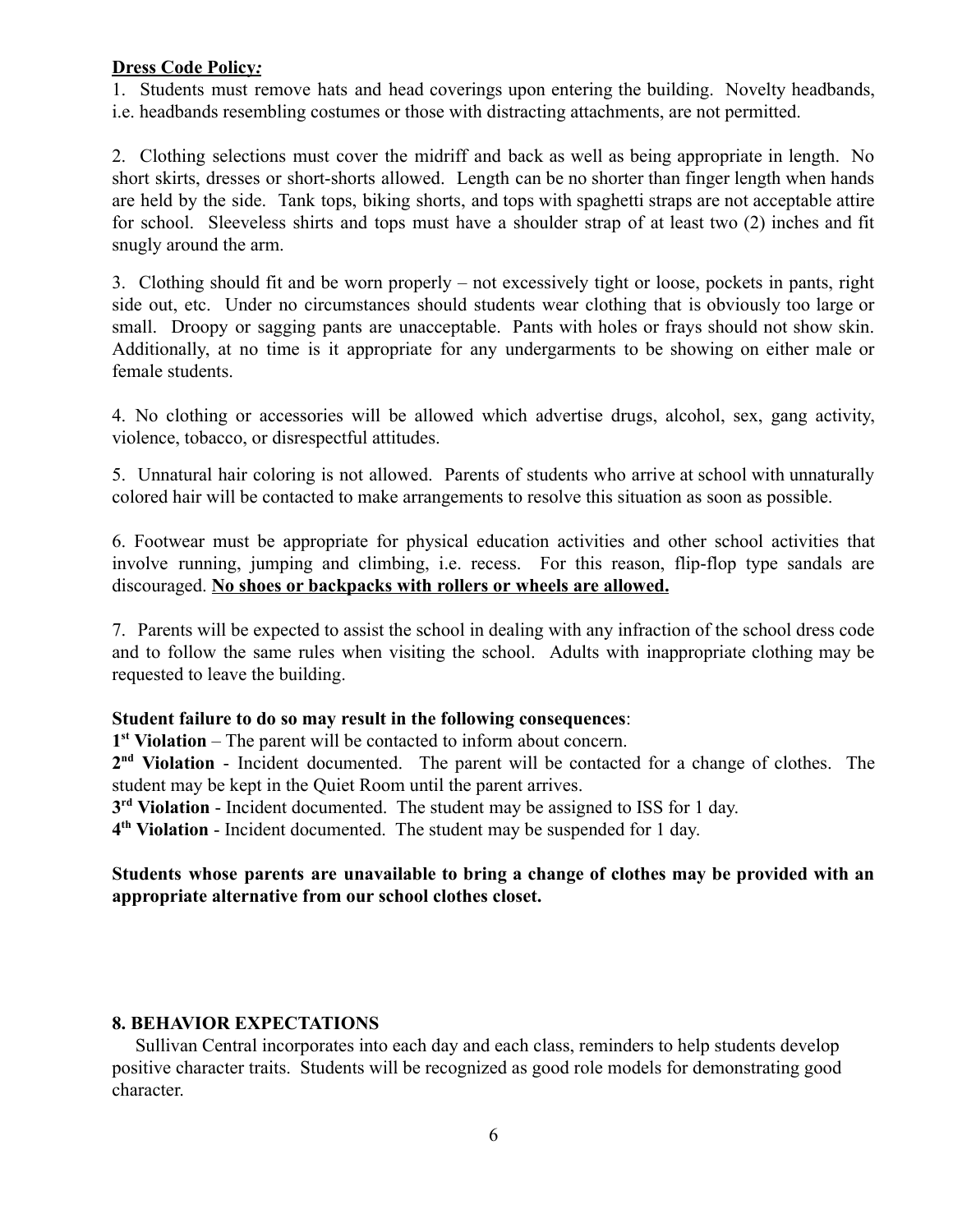# **CHARACTER COUNTS**

Trustworthiness Respect Responsibility Fairness Caring Citizenship

The expectations listed below are used at Sullivan Central to assist students in remembering behavior expectations at school.

# **PLAYGROUND EXPECTATIONS**

- 1. Use all equipment and outdoor spaces appropriately, including the following but not limited to:
	- No climbing of trees or swinging from tree branches. Refrain from picking up wood chips, sticks, rocks, etc.
	- Sit appropriately in the swing; no pushing of swings; no running in front of swings.
	- Only one student should slide down the slide at a time. No climbing up the slide.
	- No sliding down poles attached to slide, swings, etc. unless specifically designed for that purpose.
	- Students should not mark on the sidewalks, building, etc.
	- No balls are allowed on the playground area due to lack of adequate space.
- 2. Play approved games and play by the rules.
- 3. Include everyone and invite others to play.
- 4. Line up when called.
- 5. Stay where your teacher directs.

# **HALLWAY EXPECTATIONS**

- 1. Walk in a straight line, with your class to your destination.
- 2. Travel quietly. Be respectful of other classes as you move throughout the school.
- 3. Keep hands, feet, etc., off walls, doorways and other people.

# **RESTROOM EXPECTATIONS**

- 1. Get in and out as quickly as possible; no playing.
- 2. Wash and dry your hands. No splashing water on the floor or on others
- 3. Put paper towels/trash in its place.
- 4. Keep the stall clean and neat; report any concerns you find to your teacher.

5. Do not slam or hang on stall doors. This causes damage to the doors and could result in harm to you or another student.

# **CAFETERIA EXPECTATIONS**

1. Stand quietly in line, facing the front and keeping your hands to yourself while waiting to get your tray.

- 2. Get all items needed when going through the line.
- 3. Use quiet voices to talk with the friends at your table only.
- 4. Remain seated on your bottom with your legs under the table.
- 5. No playing with your food, no sharing food, or touching food that belongs to others.
- 7. Raise your hands for help.
- 8. Listen for directions from the monitors about putting up trays. Clean up your area.

# **MORNING BUS ROOM/CAR RIDER ROOM EXPECTATIONS**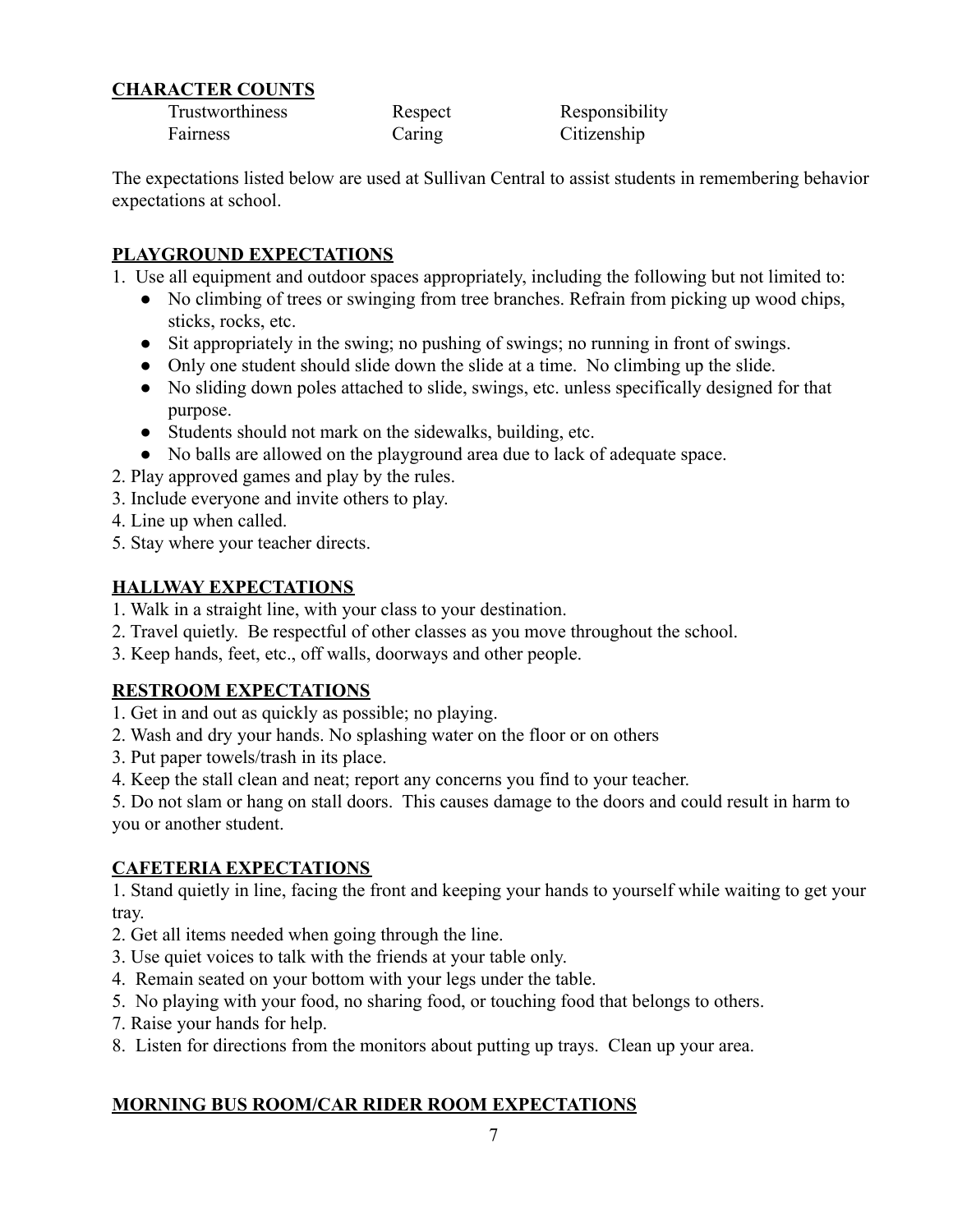- 1. All grades will sit as directed.
- 2. Talk quietly with friends and neighbors until 7:30 a.m.
- 3. Keep hands, feet, and objects to self.
- 4. All items other than a book to read should remain in a student's backpack.
- 5. Students should remain quiet and seated until their class is dismissed.

**Students are expected to sit and/or read quietly from 7:30 a.m. to 7:45 a.m. Students should bring a book to read while in the bus room each morning. This book may be his or her reading text, a library book or any similar book brought from the classroom or home.**

## **AFTERNOON BUS ROOM/CAR RIDER ROOM EXPECTATIONS**

- 1. Enter the bus room quietly and in an orderly manner, going directly to your designated location.
- 2. Students are not allowed to leave the bus room without permission.
- 3. Remain seated until you are dismissed by the supervising adults.

## **Consequences may be assigned to students who fail to comply with the bus room/car rider expectations.**

## **9. Discipline Policy**

The principal or assistant principal will use the following guidelines when disciplining students who are referred to the office. The principal or assistant principal has the right to change the consequences as needed. Each situation will be evaluated on an individual basis. The nature and degree of the offense may result in the skipping of steps. Severe or excessive offenses may result in the student being petitioned to the district Disciplinary Hearing Authority for alternative placement.

Parents will be notified by Skyward email for each discipline referral. More serious concerns may be addressed by a phone call to parents. Any questions will be answered during regular school hours.  $(7:10$  a.m. to 3:30 p.m.  $-740-5829$ )

Fighting will not be tolerated. Students may be suspended from school or assigned to New Directions Academy for up to three days. Alternative consequences may include in-school suspension and or Saturday School. All threats will be taken seriously and dealt with appropriately regardless of student age.

The possession of any type of weapon that can be used for harm or destruction on school property will not be tolerated, i.e. knives, firearms, etc. Additionally, possession and or use of drugs, alcohol, or tobacco is not permitted on school property. In situations where these offences occur, the Dickson County Board Policy will be followed.

## Grades  $K - 5$ : The following offense(s) may result in disciplinary actions.

- 1. Disrupting Class/disrespect
- 2. Not following school procedures in hall, cafeteria, classroom, restroom, playground, or bus room.
- 3. Profanity or inappropriate language/gestures
- 4. Hands on others inappropriately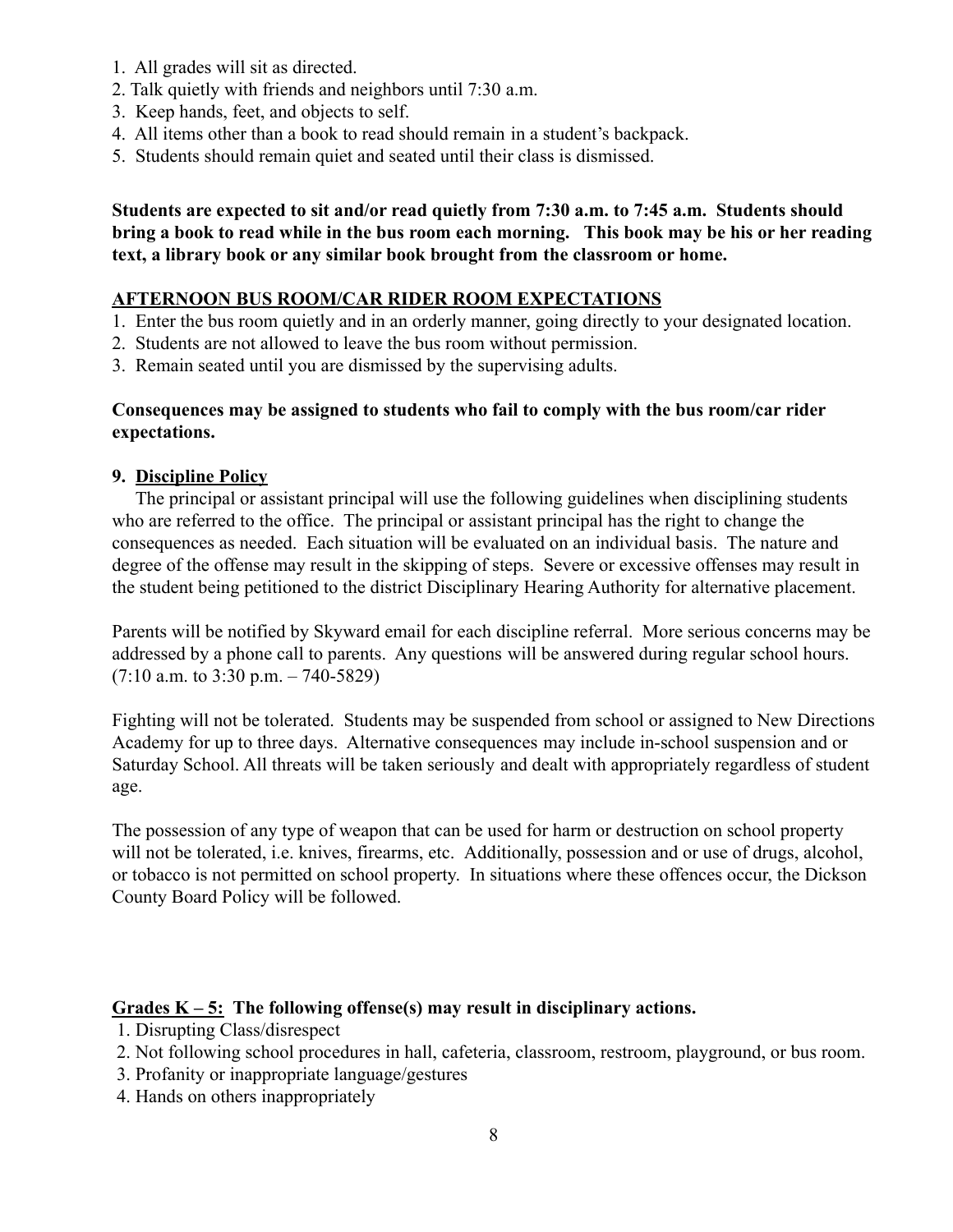- 5. Bullying (County Bullying Policy will be followed)
- 6. Injuring others/fighting
- 7. Destroying/defacing school property
- 8. Stealing/weapon possession/board policy violations

## **Grades K – 2:**

## **Consequences**

1 st offense – 30 minutes In-School suspension

 $2<sup>nd</sup>$  offense – 1 hour In-School suspension

- 3 rd offense –2 day In-School suspension
- $4<sup>th</sup>$  offense Parent conference,  $\frac{1}{2}$  day ISS
- $5<sup>th</sup>$  offense Behavior plan & 5 hours ISS
- $6<sup>th</sup>$  offense 1 day ISS
- 7 th offense 2 days ISS

8<sup>th</sup> offense- 1 day After School detention

9<sup>th</sup> offense- 2 days of After School detention

 $10<sup>th</sup>$  offense–Out of school suspension

11th offense-Petition to Disciplinary Hearing Authority

## **Grades 3 – 5:**

#### **Consequences**

- 1 st offense 1 hour In-School Suspension
- 2 nd offense 2 hours In-School Suspension
- $3<sup>rd</sup>$  offense  $\frac{1}{2}$  day In-School Suspension
- 4 th offense Parent conference, 5 hours ISS
- $5<sup>th</sup>$  offense 1 day of ISS and behavior plan
- $6<sup>th</sup>$  offense  $-2$  days of ISS
- $7<sup>th</sup>$  of fense 1 day of After school detention
- 8<sup>th</sup> offense 2 days of After school detention
- 9<sup>th</sup> offense Out of school suspension
- 10<sup>th</sup> offense- Petition to Disciplinary Hearing Authority

Additionally, lunch detention, loss of recess, and loss of related arts privileges may be used as alternative consequences when deemed appropriate by the teacher or administrator. Circumstances may warrant more immediate actions by administration.

#### **10. HOMEWORK/ASSIGNMENT POLICY**

Students who fail to complete their assignments may be asked to complete them during recess under the supervision of a teacher. Teachers will contact parents of students who have a persistent issue with completing homework. A conference may be requested to discuss ways to support these students.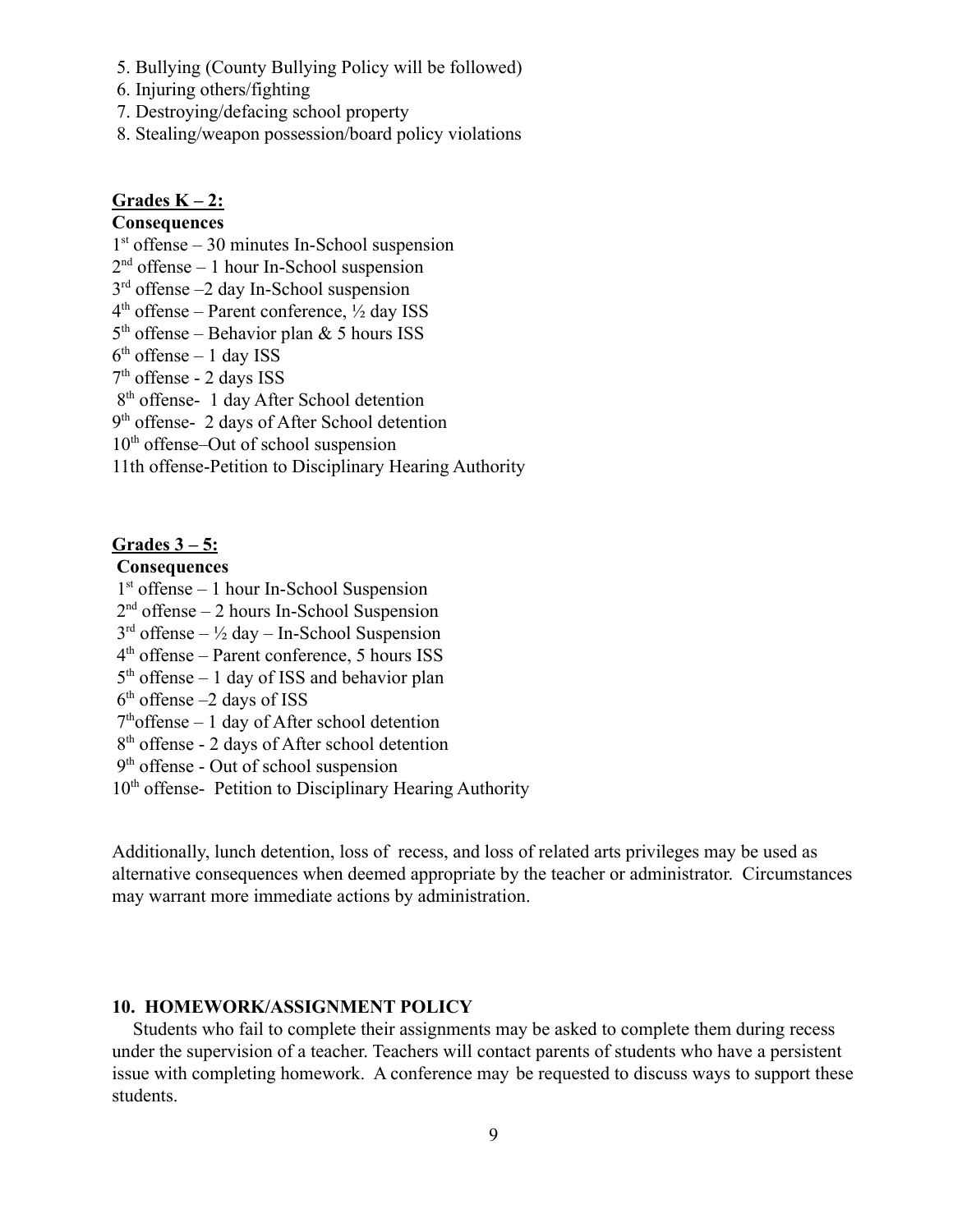#### **11. PERSONAL ITEMS/CELL PHONE**

Personal items, including toys, cell phones, and pets, should not be brought to school. The school and its personnel are not responsible for any personal items (their damage or theft) brought to school. If brought on school grounds, a cell phone must be carried in off mode and kept in the student's backpack or other similar carry-all. At no time shall a student operate a cell phone or other device with video or picture taking capabilities on school grounds. A student in violation of this policy is subject to disciplinary action.

#### **12. BUS TRANSPORTATION**

SCES students may ride only their assigned bus and will not be allowed to get off their assigned bus and onto another bus at another school. Visitors or friends going home with them may be allowed to ride a bus on a space available basis only. Parents or guardians should notify the office with a note or call to gain prior approval.

The school bus driver and the principal are jointly responsible for the conduct of students on buses. The transportation department provides both rules and consequences for misbehavior, and a copy of this information will be provided to each student. As misbehavior on the bus infringes on the safety of everyone on the bus, all children should be encouraged to follow all bus rules.

Students will not be allowed to get off the bus until they have reached their destination. This is for their protection and your (and our) peace of mind. Any type of glass bottle, container, or vase as well as balloons are not allowed on school buses. Additional information can be found in the District Student Handbook.

#### **13. DAMAGE TO PROPERTY**

Damage to property, i.e. bus seats, textbooks, any technology components, may result in a request for monetary reimbursement to repair or replace items. If it determined that the student's actions were intentional, disciplinary action may also take place.

#### **14. LUNCH / BREAKFAST SALES**

Each class will be allowed thirty (30) minutes for lunch. Students will be expected to complete their meal in the allotted time and will not be allowed to take food or drinks out of the cafeteria without teacher approval. No glass-bottled drinks should be brought to school.

Please send your child's lunch or breakfast money with their name (first and last), teacher's name, and their lunch number on the outside of the envelope. **Students in grades K-5 will be allowed only one day of lunch charge in the cafeteria.**

The cafeteria may offer extra items and ala carte items for sale at posted prices. **Breakfast will be served each morning from 7:10 a.m. until 7:45 a.m.** Questions should be directed to Maria Buttrey, SCES cafeteria manager or the Food Service Director for Dickson County (446-7571 - Ext. 15200).

#### **15**. **CARE OF SICK /INJURED PUPILS**

Sullivan Central is fortunate to have an excellent full-time school nurse. The school nurse is available to take care of the needs of all sick or injured students while at school. Problems that occur outside of the school day should be addressed to by the parent/guardian. The school nurse is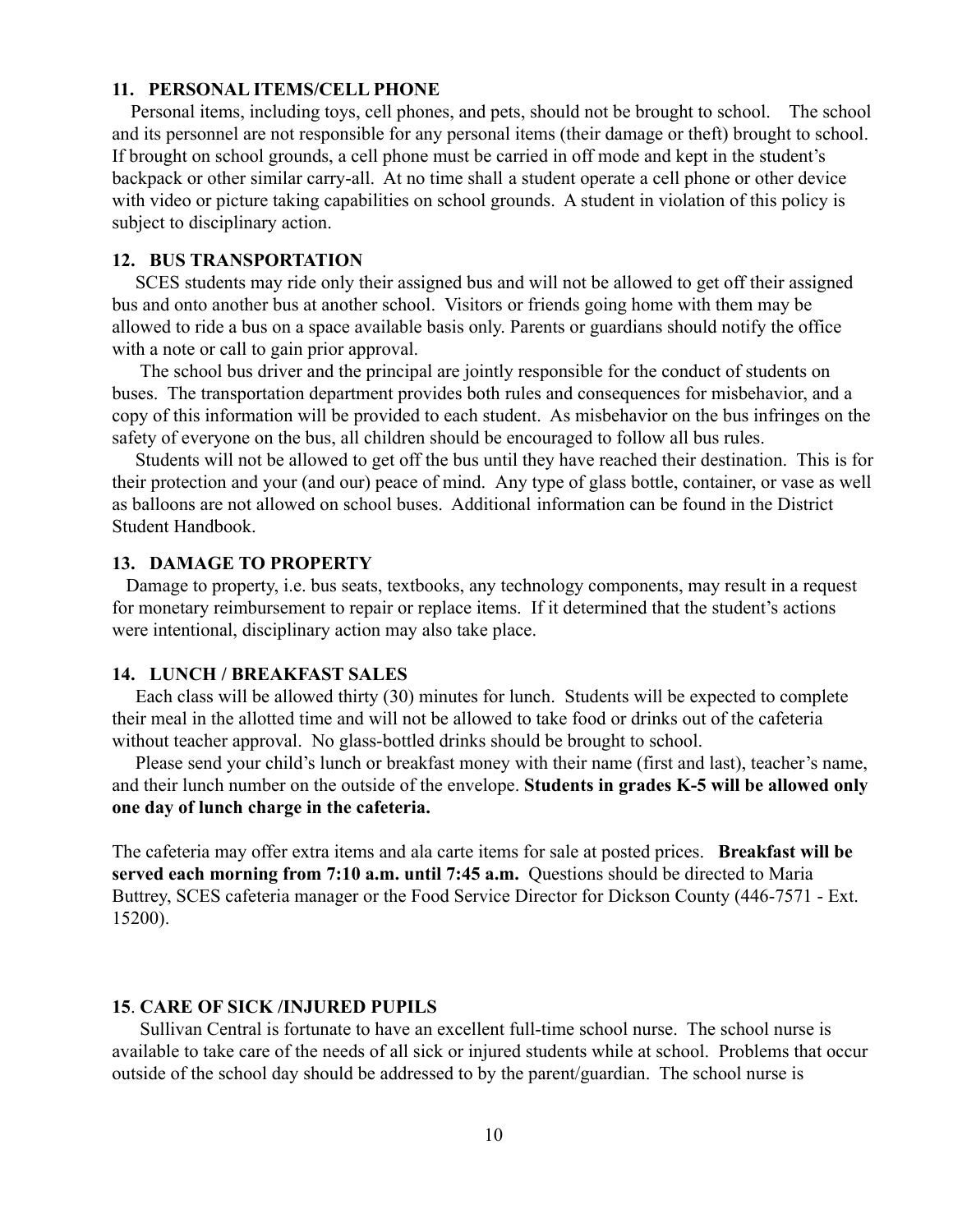available for consultation on medical conditions that may affect the child's performance while at school.

Student information is gathered when the student enrolls. When illness occurs, parents (or persons listed on the student's information card) will be notified, and the student will be made as comfortable as possible until someone comes to get him/her. Students with a fever or who are experiencing vomiting or diarrhea should only return to school when this has not occurred for 24 hours. **It is vital that two alternate operating numbers are listed for each student**. **Please keep the numbers updated.**

#### **MEDICATION**:

Medication shall be administered only when the student's health requires that it be given during school hours**. It is the parent/guardian's responsibility to bring the medication to school and remove any unused medication when treatment is completed. All prescription medication must be brought to school in the original container. The pharmacy label must include the following information:**

Name of Student Date Name of Medication and Dosage Pharmacy name, address, and phone # Administration route or other directions

Prescription Number Licensed Doctor's / Practitioner's Name

All non-prescription medication must be brought to school in the original manufacturer's labeled container with the ingredients listed and the child's name affixed to the container. A note from the parent/guardian must be included to give specific information as to dosage and time. School staff is not responsible for any side effects or complications that may occur as a result of taking this medication. Students will not be permitted to take any medication without a written note from parents.

#### **WHEN AN INJURY OCCURS**:

First aid will be administered if needed. Minor injuries will be treated, and the student will remain in school under observation. If, in the judgment of school officials, medical treatment or consultation is advisable, parents, guardians, or other designated persons will be notified as soon as possible.

## **SERIOUS INJURIES**

An ambulance may be called to transport the student to the hospital. At the same time parents or guardians will be notified. Teacher and principal will gather all information relative to accident or injury indicating time, place, witnesses, etc. and complete an accident report. This report will be sent to the office of the Director of Schools.

#### **16**. **COMMUNICABLE DISEASES**

It will be the duty of the school authorities to exclude any child from school who is infected with or suspected of having the following diseases: chicken pox, coronavirus, influenza, measles, mumps, rubella, scabies, and/or other illnesses designated by the local health officer as requiring exclusion.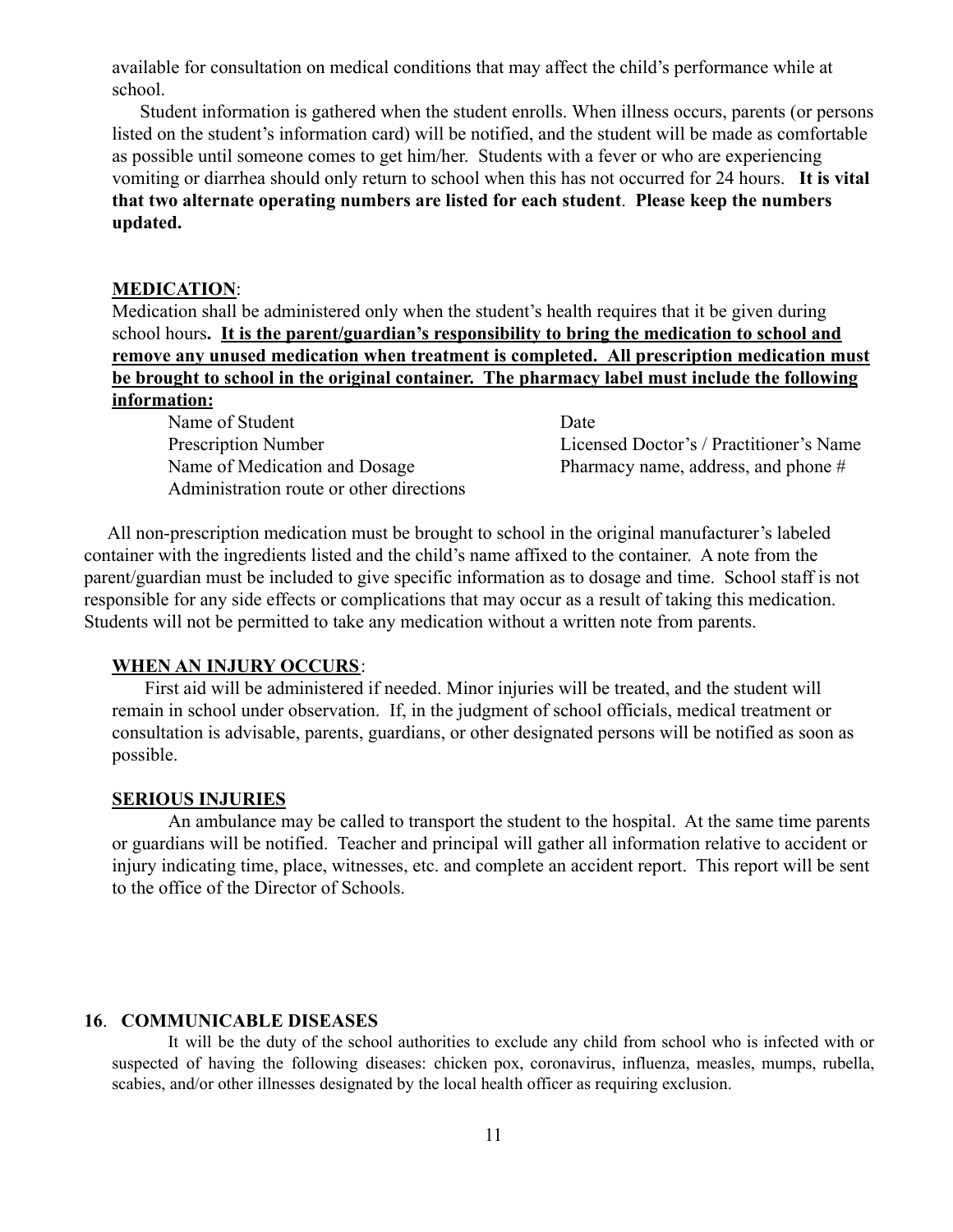If one of these illnesses is suspected, the teacher or principal should refer the child to the school nurse. The child should be sent home with the recommendation that the child's physician be contacted for diagnosis and treatment. The child may be excluded from school until school personnel are notified that the child is no longer contagious and there is no longer any danger of other students contracting the illness. This policy does not cover students infected with AIDS/HIV.

It shall be the responsibility of the school nurse to notify the parents in the event a child has pediculosis (head lice). A letter will be sent home with the child explaining the condition, requirements for readmission and deadlines for satisfactory completion of treatment. Satisfactory evidence must be submitted to school personnel that the student has been treated for pediculosis (head lice). This evidence will include but may not be limited to:

- 1) Proof of treatment with a pediculicide product
- 2) Satisfactory examination by a school health official

A student will be expected to have met all Board requirements for treatment and be back in school no later than one school day following exclusion for head lice. All days in excess of the allowable period will be marked as unexcused.

#### **17**. **PROVISION OF TEXTBOOKS**

The parent agreement slip must be signed and returned to the teacher before books will be issued. Each student will be furnished a sufficient supply of textbooks for all his/her subjects. At the end of the school year, all textbooks will be returned to the teacher. Damaged or lost textbooks may result in a request for reimbursement.

#### **18. REPORTING OF STUDENT PROGRESS**

Weekly and Mid-Quarter progress reports should be reviewed by the parent/ guardian, signed and returned. Each student will receive a report card four times per year. Report cards will be sent home after the end of each nine weeks grading period. The report card should be signed and returned to school the following day.

The primary measure of the student's achievement will be the student's mastery of his or her grade level standards. At the end of each school year, the teacher will consider each child's level of ability, achievement, and maturity in determining his or her placement for the next school year. It is our desire for teachers and parents/guardians to collaborate in making such decisions.

#### **19. MESSAGES/SCHEDULING CONFERENCES**

We encourage all parents/guardians to maintain an open line of communication with your child's teacher. All teachers will use an electronic mode of communication in addition to phone calls, and in person meetings, when needed. In order for teachers to provide parents with the most up-to-date information, we invite parents to join and participate in these modes of communication. Please be mindful of your teacher's planning time and their inability to respond to messages during instructional time.

#### **20. PHYSICAL EDUCATION**

State law requires each student to take PE on a regular basis. Students will be required to wear proper shoes while in gym class. **Any student who cannot take PE because of medical reasons should supply his or her teacher with a note stating the reason(s) for excusing the child from PE***.* The school reserves the right to require a doctor's statement for any student who does not participate in